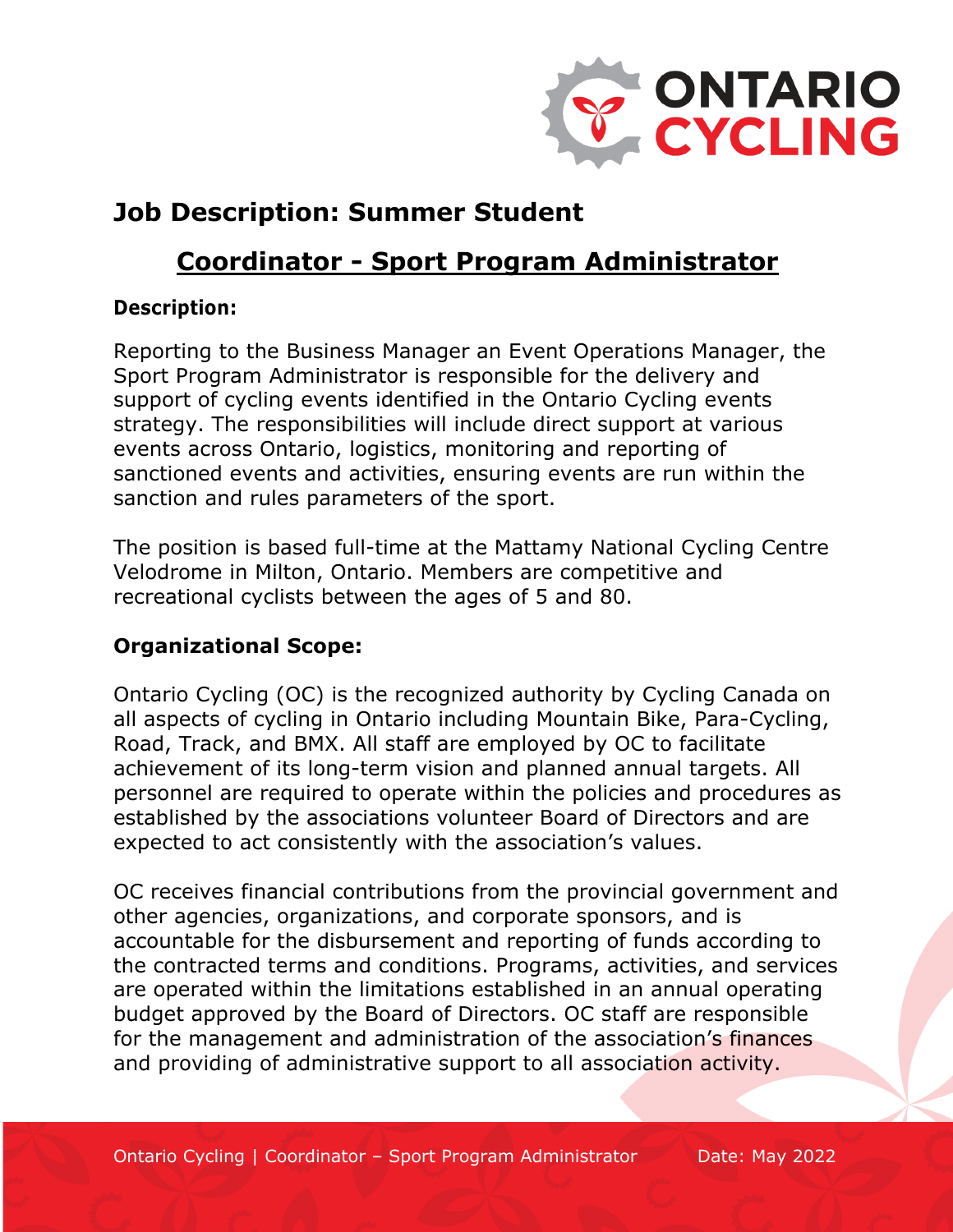

#### **Core Responsibilities:**

- $\Diamond$  Act as an OC representative and brand ambassador at cycling events held on various days of the week, including Saturdays and Sundays, across Ontario
- à Assist in organizing OC events for MTB, Road, CX and day of support
- $\Diamond$  Communicate with event organizers ensuring compliance, leading the collection, and vetting of registration data, addressing concerns throughout the planning and execution of sanctioned events
- $\Diamond$  Assist in tracking, processing, and fulfilling information inquiries received from OC members, organizers, and others.
- $\Diamond$  Assist the Marketing & Communications Specialist in the analyzing and compiling of social media reports.
- à Supporting the Marketing & Communications Specialist on day of event social media coverage
- $\Diamond$  Lead the tracking and analysis of the Ontario Youth Series, Ontario Cup statistics and participant surveys
- à Create and publish event reports following each event attended.
- $\Diamond$  Assist with various administrative tasks including but not limited to, answering phones, filing, processing resource orders, and other duties as required
- à Assist OC event staff to insure all COVID protocols laid out for event being met

#### **Qualifications:**

- $\Diamond$  Post-secondary education in sport/recreation management, event hosting, recreation, or another applicable related field
- $\Diamond$  Ability to operate under a flexible schedule, willingness to work some weekends in exchange for time off during the regular work week
- $\Diamond$  Access to a vehicle and valid driver's license
- à Knowledge/experience of Provincial Sport Organizations is considered an asset
- à Proficient in all Microsoft applications
- à Strong communication skills (written/oral)